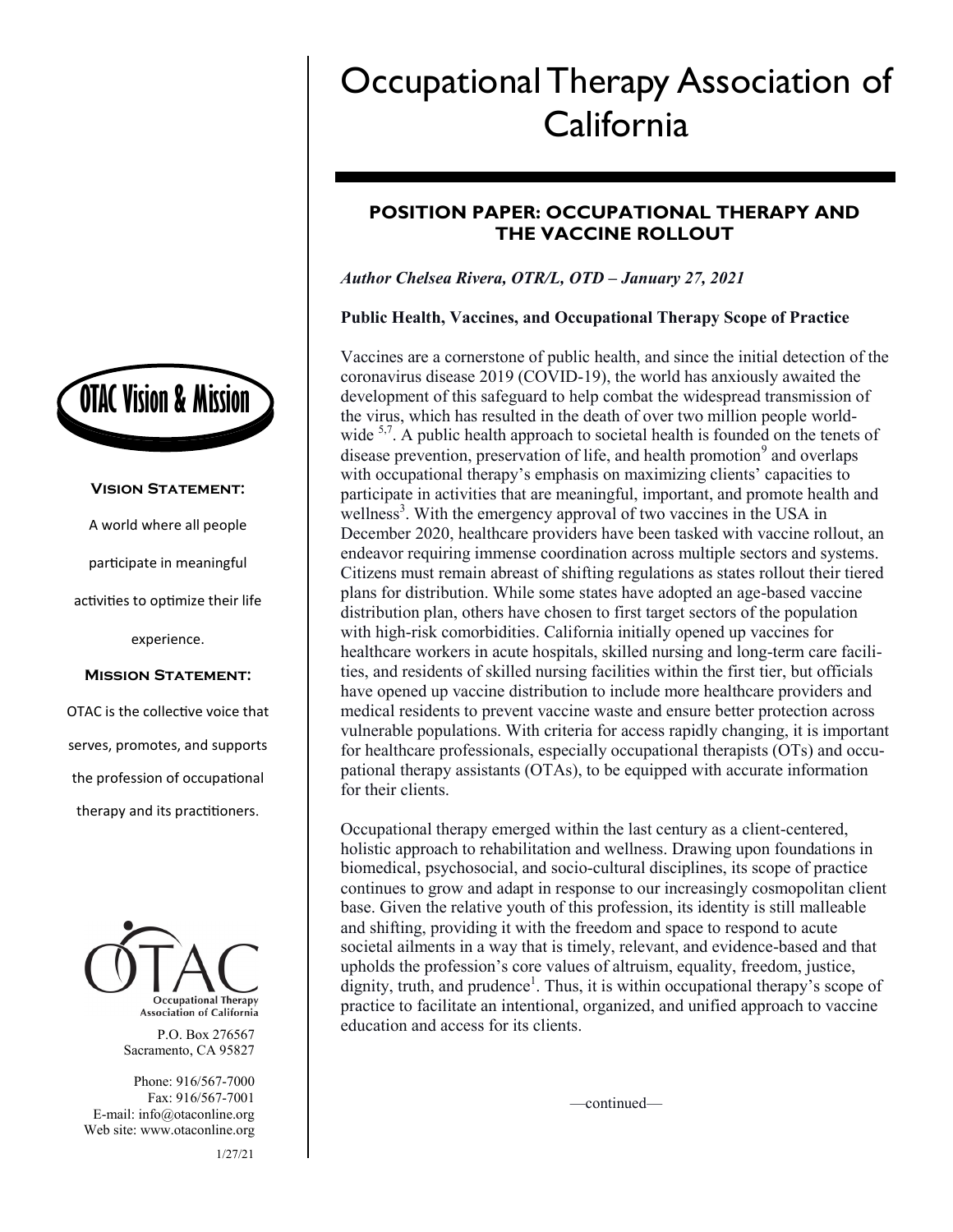## **Health Management, Community Mobility, and Vaccines**

Occupational therapists and occupational therapy assistants have an important role in health and medication management<sup> $10$ </sup>, with a study by Craig (2012) identifying this as the most commonly addressed area for home healthcare OT practitioners (as cited in Blum, Fogo, & Malek-Ismail, 2018). Vaccine access and education is a natural extension of health management. Occupational therapy practitioners must improve health outcomes by objectively educating clients on how to access information and speak with medical professionals on the risks and benefits of the vaccine. OTs and OTAs should consult with fellow healthcare professionals as needed to better understand barriers to access and collaborate across disciplines to determine adaptations and suitable modifications to ensure safe and successful access, as "occupational therapy's distinct contribution to medication management is addressing *actual performance* of these management activities in the context of the client's daily life" (Siebert and Shwartz, 2017, p. 2, as cited in Blum, Fogo, & Malek-Ismail, 2018) [emphasis added]. Some barriers to successful medical management include traumatic brain injury, stroke, mental illness, houselessness — barriers to which occupational therapists are qualified to respond.

Occupational therapists and occupational therapy assistants also play a vital role in community mobility<sup>10</sup>, which is often paramount to a person's sense of independence and autonomy<sup>2</sup>. Transportation is necessary for healthcare and medication access; without this foundational asset, delays in clinical interventions, such as vaccine administration, can result, leading to a lack of appropriate medical care and unmet health needs, thus worsening health outcomes. Poorer populations face more barriers to healthcare access in general, and transportation barriers are no exception; patients with lower socioeconomic status have higher rates of barriers to transportation for healthcare in particular  $\frac{8}{3}$ ,  $P$ ,  $\frac{7}{2}$ , thus community mobility becomes a social justice issue.

#### **Practice Recommendations**

Occupational therapists and occupational therapy assistants working in almost any setting can have the following conversations regarding vaccines. Occupational therapy practitioners possess the clinical reasoning to adapt these dialogues in consideration of their clients' cognitive and physical capacities. While not exhaustive, we suggest the following practice recommendations:

1. **Health literacy:** There is a significant amount of misinformation and skepticism circulating on the internet and news regarding both the virus and the vaccine. Freedom and truth are core values of our profession; thus, we must provide our clients with factual information about risks and benefits to the vaccine and give them the autonomy to choose what is best for them. Handouts written in language accessible for our clients, such as those created by the Centers for Disease Control and Prevention (CDC,) should be on hand and available and can serve as a launching point for discussing a client's concerns and questions regarding the vaccine.

2. **Navigating the system:** In its current iteration, vaccine-scheduling websites are incredibly unwieldy and require, rendering access difficult for many of our clients. Clients for whom English is a second language, clients without internet access, and/or those with cognitive deficits will require additional guidance and support in scheduling their appointments. Just as OTs and OTAs play a foundational role in health management as part of an interdisciplinary team, they have a vital role in managing the vaccine and its administration.

3. **Navigating geographically (finding the location)/coordinating transportation:** Limited access to community mobility, whether a result of pandemic shutdowns, impaired cognition or physical functionality, or lack of resources, can result in decreased ability to care for one's self and diminished wellness, and by extension, vaccine access. By considering subskills of performance such as cognitive, visual, perceptual, psychosocial, and motor skills, OTs and OTAs tailor interventions and mobility options to best support their clients in meeting their mobility goals<sup>2</sup>. Occupational therapy practitioners should assist clients in coordinating transportation to and from the vaccine sites and review and rehearse the plan as part of their care treatment.

4. **Assisting clients with temporal planning of the vaccine:** Clients with housing instability and/or cognitive deficits may encounter difficulties remembering when to schedule their second dose. Practitioners can utilize both assistive technology (scheduling apps) and calendar planning activities to assist clients in planning and receiving both vaccine doses. Additionally, OTs and OTAs can coordinate with a client's primary care physician and/or caregiver(s) to provide additional support around remembering to plan second doses.